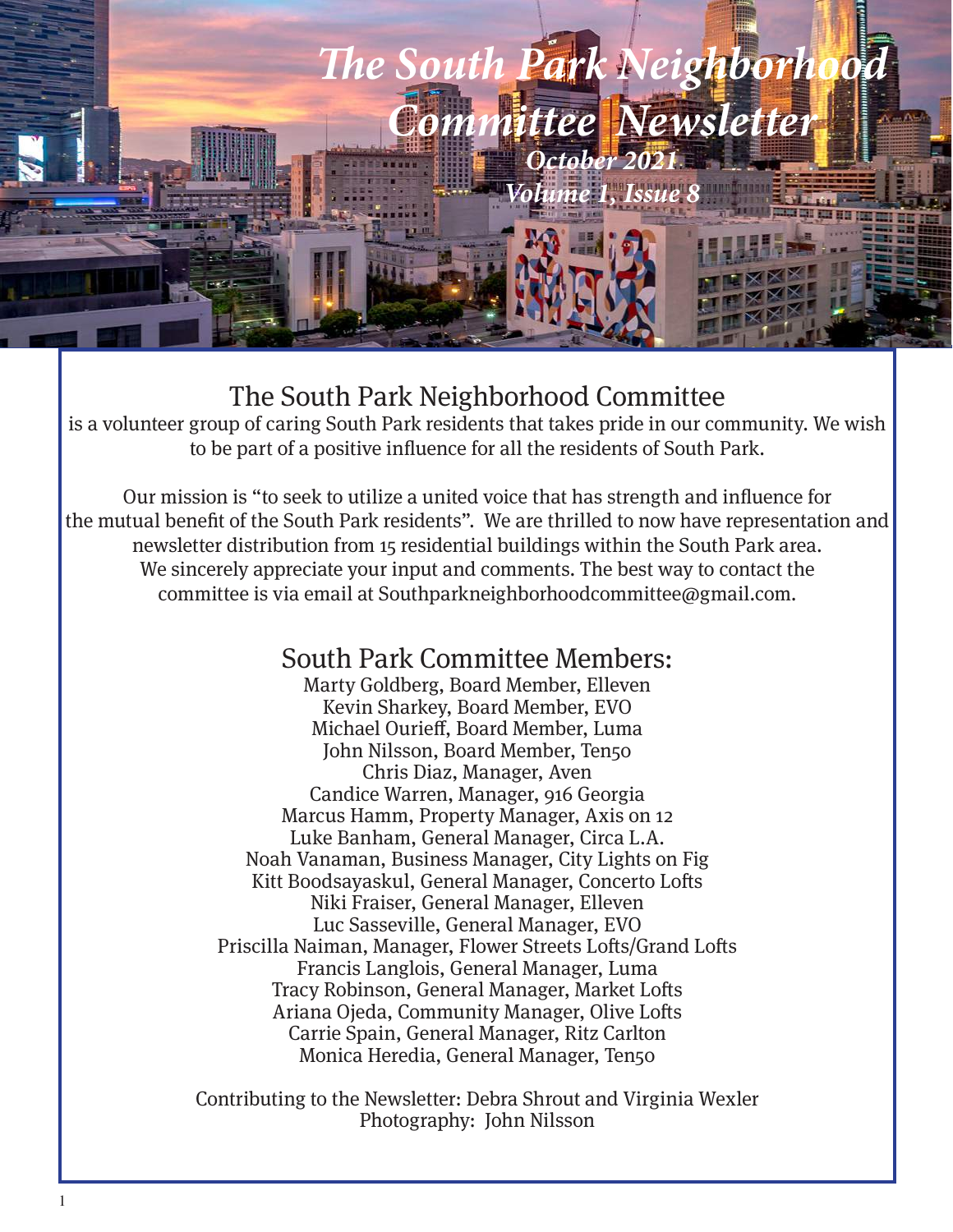# *Project and Building Development*

#### *UPDATE: 1130 S. HOPE STREET PROJECT* **Project Gets Letters of Endorsements By Marty Goldberg**

The South Park Business Improvement District (SPBID) and Downtown Los Angeles Neighborhood Council (DLANC) both met in September and voted to support the revised plans for the 1130 South Hope Street proposed hotel development.

The new plans include offsite parking, 8 stories, and 104' building height. SPBID did stipulate they would need 24-hour onsite personnel in the lobby.

The developer is no longer requesting any entitlements from the city, and it is believed they will move to get L.A. City Planning approval to start construction later in 2023.

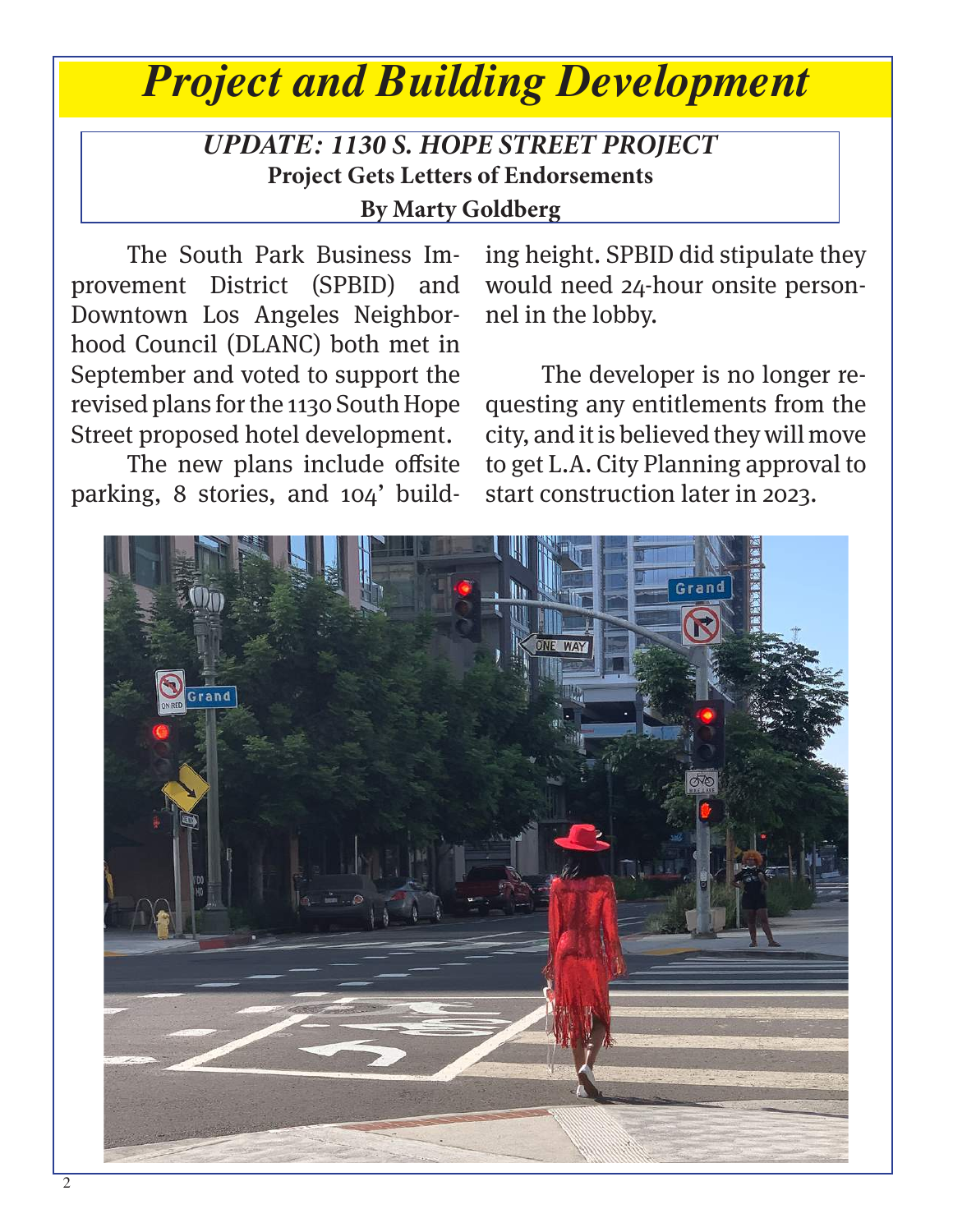## *SOLAR ROOFTOPS FOR SOUTH PARK - ON INDEFINITE HOLD By John Nilsson*



*I have officially placed my investigation of the feasibility of installing rooftop solar panels on my condominium building in South Park on hold as we wait further developments in the on-going saga of who owns the rights to the sun.*

The original premise of installation of solar panels on the roof of 1050 South Grand Avenue continues to have great promise. In summary, due to the relatively small rooftop area of the TEN50 Condominiums building, solar panels have been estimated to provide only 7% of the total electric needs for the 149 unit, 22-story building. Surprisingly, this installation would pay for itself in less than 5 years and result in a reduction of the building's electric bills by over \$500,000 over a 20-year period - and, the internal rate of return to the TEN50 HOA on this investment would exceed 18% per annum! Putting this into perspective, think of taking the money invested in installation of the solar system and investing instead in a savings account that returns 18% year after year. That's an impressive return! Name a savings account with this kind of interest return!

So why am I putting this investigation on the shelf for the time being?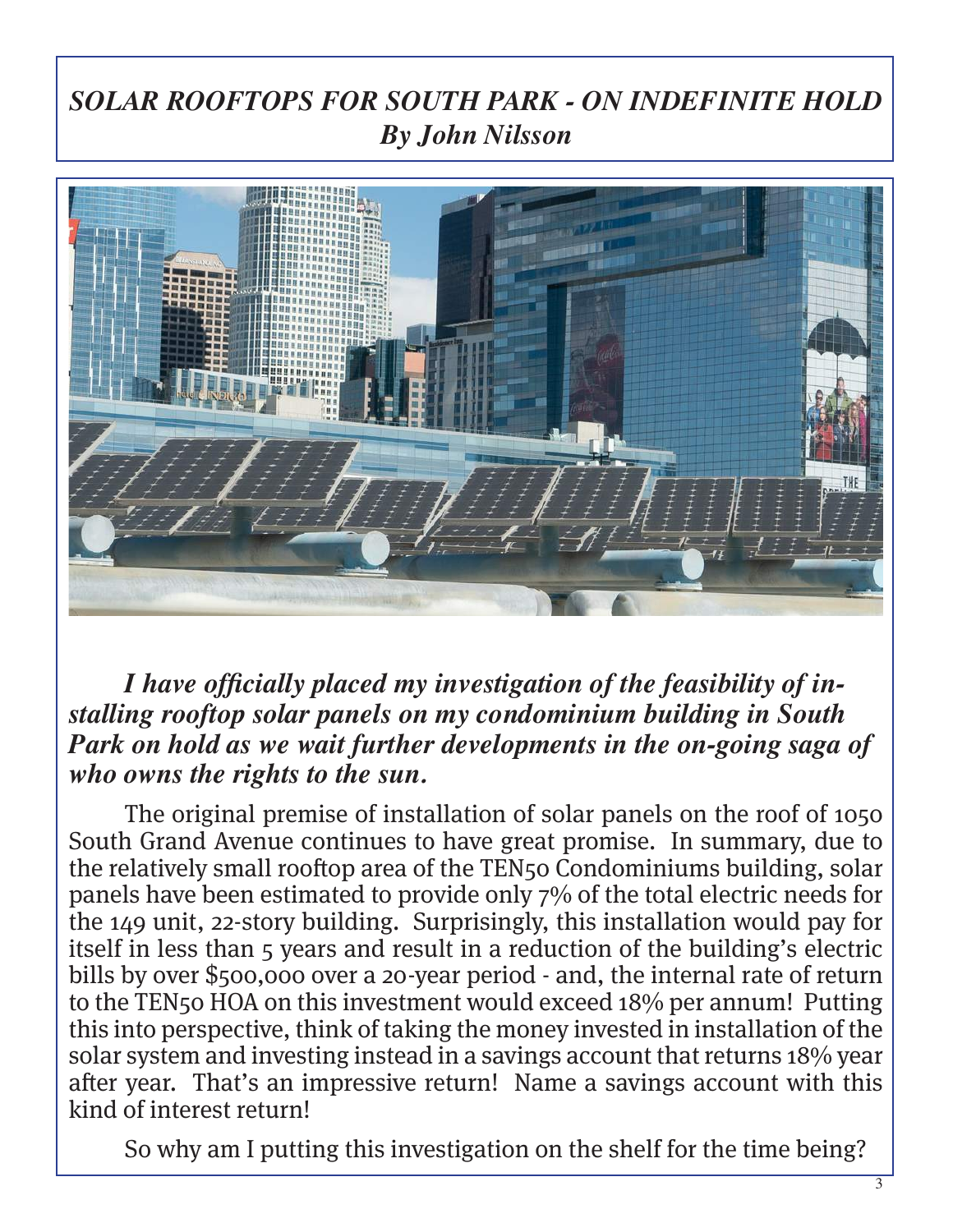Solar Rooftops, continued

1. Current tax law allows individual homeowners a substantial tax break of 10-year straight line depreciation on solar installation (California State), 100% bonus depreciation (under the Federal Tax Reform Bill), and a Business Energy Investment Tax Credit of 26%. Unfortunately, the current law does not allow these tax benefits to non-profit homeowner's associations. In our building's case this represents a loss of \$67,000 in tax benefits to be applied to the initial cost of the system. Biden is pushing for universal solar usage over the next 20 years. To do this, Congress is going to have to pass tax benefits applicable to non-profit homeowner associations to make these investments viable for high density city dwellers.

2. A 70-story residential apartment building is in the final planning stages to be built directly to the east of our building. While initial shading studies indicate the building will have only a small effect on the projected solar system installation, it will have some effect that cannot be practically estimated at this time.

3. Finally, the uncertainties of politics. While all our local, state, and federal political leaders have gotten on the renewable energy band wagon, they continually talk up solar in their public statements but continue to entertain counter-productive bills from the monopoly energy providers. (For instance, the aforementioned federal government push to solarize that is not backed up with credible tax incentives.) More important however is the actions of California State Legislators who are in the pockets of the large utility companies. When SB1039, which was introduced by big utility interests and would have brought solar power to a dead stop in California (like a similar bill that passed in Nevada), was defeated by public outcry this summer, a new bill was proposed by the same lobbyists that has the same solar-killing features just 2 weeks following SB1039's defeat. This new bill is scheduled for a vote late this year or early next year and proposes to do away with the sharing of excess solar energy production with the grid and the levering of a \$50 to \$75 per month penalty on the electricity bills of Californians who have installed solar systems. If passed, the bill would have the effect of cancelling all benefits to roof top solar systems and effectively end rooftop solar in the state of California.

We need to have a national policy that forever breaks and blocks these roadblocks in all states and prohibits politically powerful big utility monopolies from continuing to feather their own futures with our money. Who owns the sun's power, anyway – do you and I or DWP (Department of Water and Power)?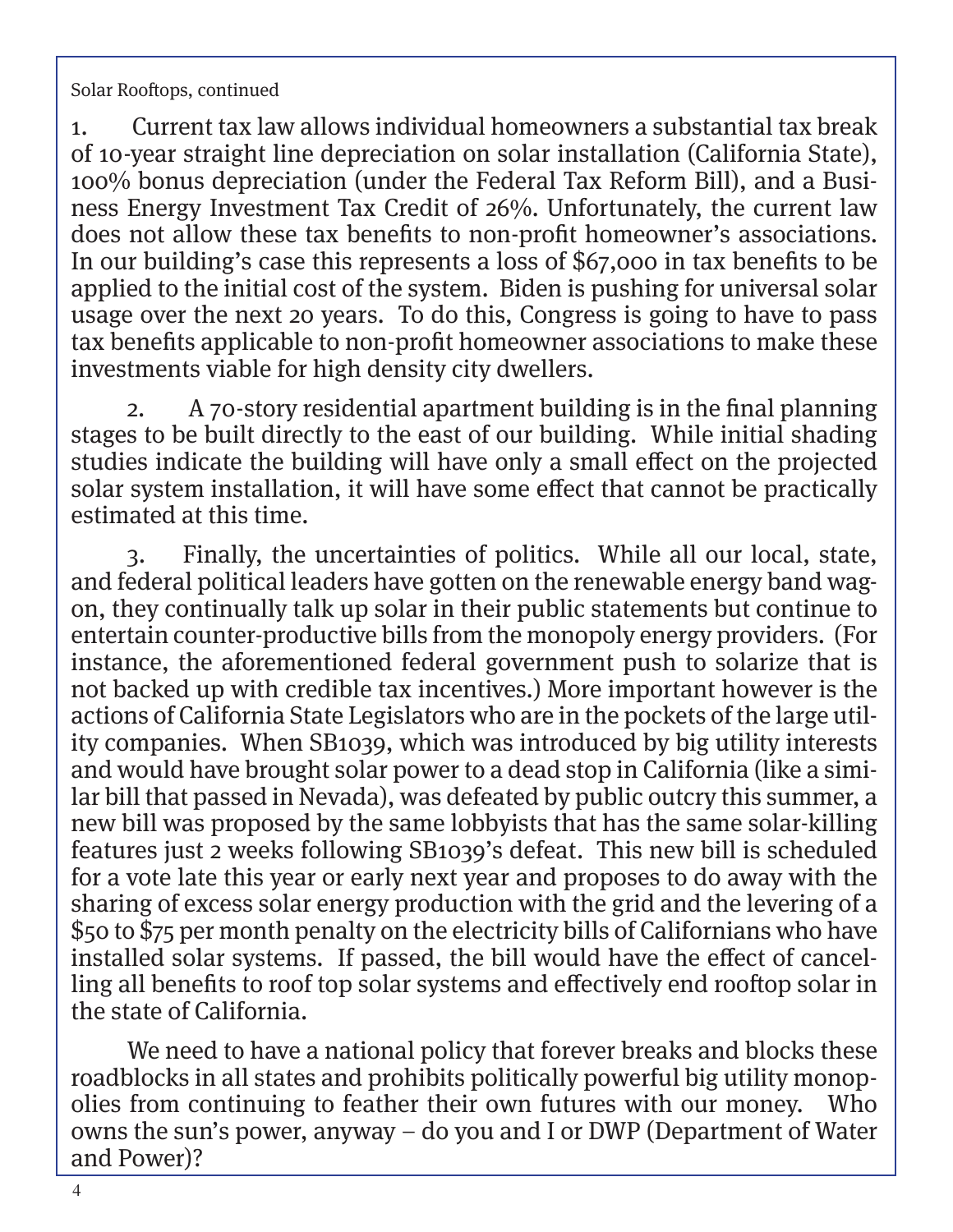## *LATEST UPDATE ON OCEANWIDE PROJECT By Marty Goldberg*



One of the most frequent questions asked in the South Park neighborhood is what is going on with Oceanwide on Figueroa between 11 and 12th Streets? News has been sparse; however, I recently came across the following article published on TheRealDeal.com, Los Angeles, dated September 16, 2021, and written by Orion Jones. A copy of the article is below.

From TheRealDeal.com:

Contractor bails on Oceanwide's LA megaproject after scoring \$42M judgment

Chinese conglomerate faces mounting debt on numerous stalled projects. The developer has been ordered to appear before a federal court over the enforcement of a \$42 million judgement in favor of Lendlease Construction, the general contractor on Oceanwide's \$1 billion mixed-use development in Downtown L.A. The virtual appearance is scheduled for Oct. 8th in the Central District of California, court filings show.

Meanwhile, Lendlease will exit the stalled project, a source familiar with the development said, leaving Oceanwide to find another contractor be- fore it can resume construction.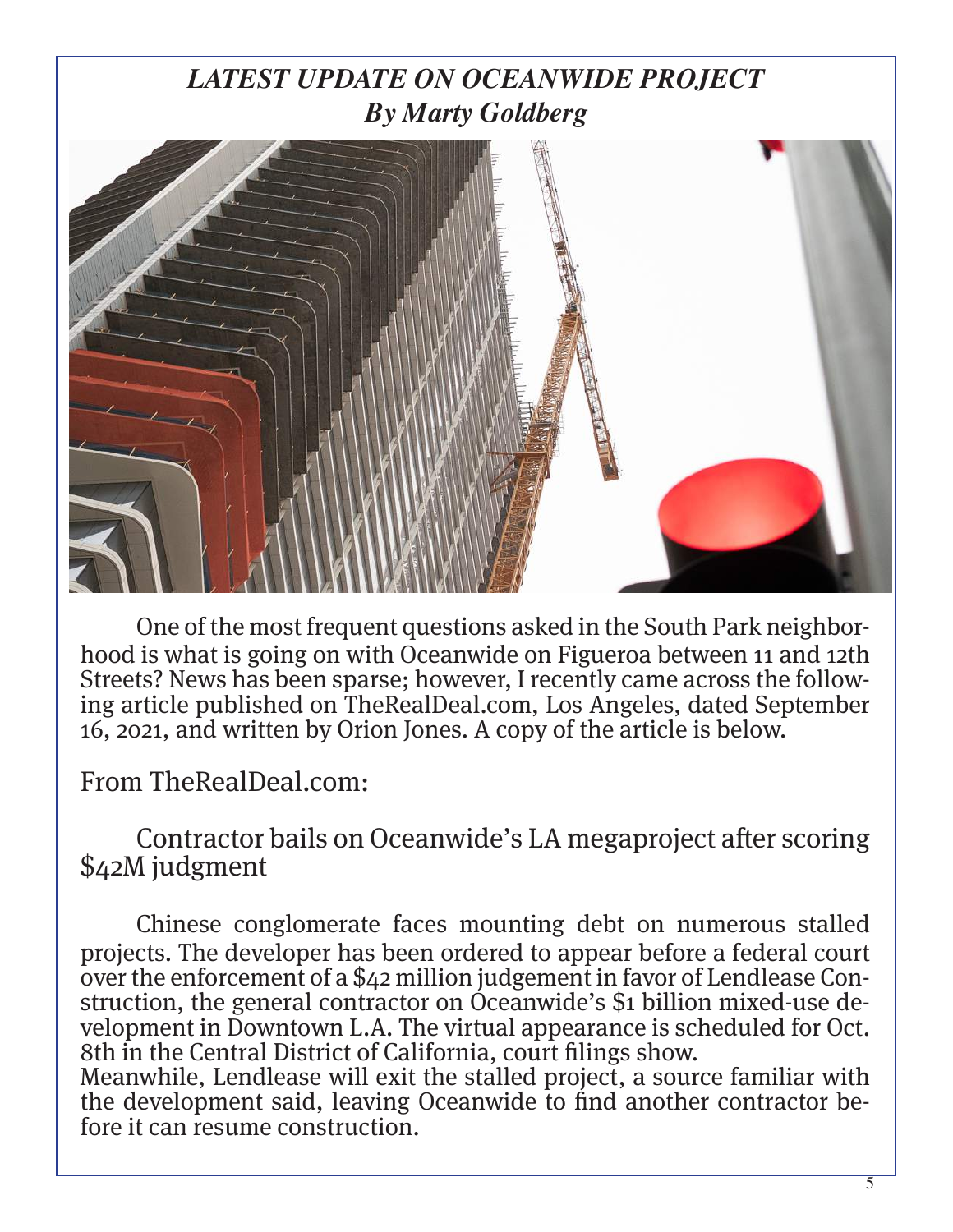One of the largest development projects in L.A., the so-called Oceanwide Plaza promised hundreds of condo units and a luxury hotel spanning three glass skyscrapers directly across from the Staples Center, plus a 150,000-square-foot open air mall.

But construction at the site halted abruptly in 2019 as contractors hit the developer with claims for more than \$100 million in unpaid work. Undeterred, Oceanwide struck a \$100 million agreement with Lendlease in March 2020 to resume construction but missed scheduled payments just three months later.

A court-appointed arbitrator awarded \$38 million to Lendlease late last year; its agreement with Oceanwide provided for expedited resolution should the developer miss payments. Oceanwide attempted to dismiss the judgment, arguing that Lendlease failed to maintain proper licensing during construction, but a judge denied that motion in June.

Now, Oceanwide must pay the original award plus interest and legal fees. The company did not respond to a request for comment. Lendlease acknowledged the court order in its favor but declined to comment further.

Oceanwide is attempting to sell trophy assets to finance its mounting debt, including a repeatedly stalled sale of its Oceanwide Center project in San Francisco and its Beijing headquarters, for which the developer is reportedly asking \$3 billion.

The company's debt-fueled expansion into international markets has caught the eyes of Chinese regulators, as \$3.2 billion in payments owed to Oceanwide's bondhold-

ers are scheduled to mature this year.

Oceanwide disclosed several high-profile resignations in July, including CEO Zhang Xifang and chief risk-control officer Chen Guoqi, the San Francisco Business Times reported.

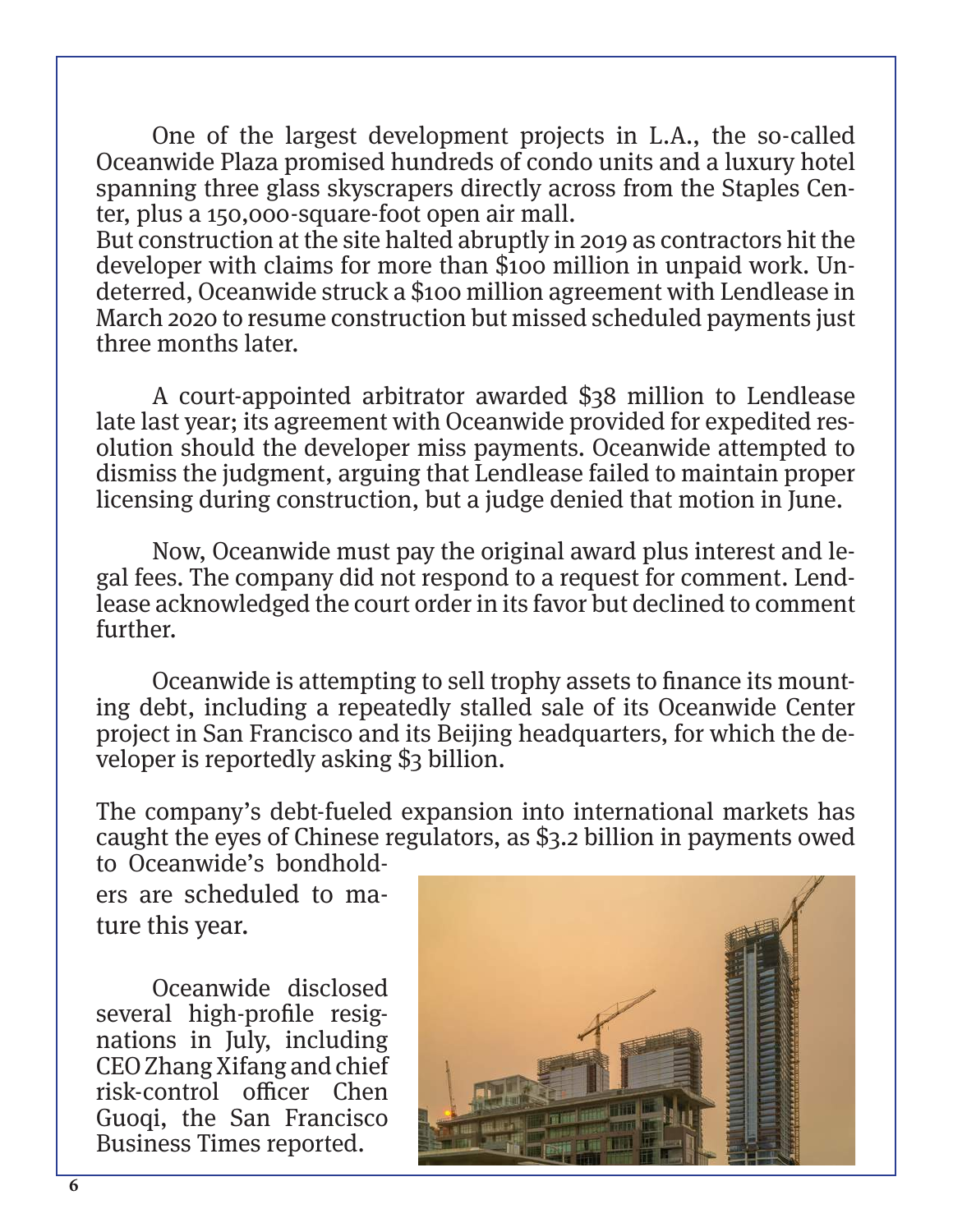## *Transportation*

### *STATE TRANSIT BILLS AFFECTING SOUTH PARK By Virginia Wexman*

*The State of California is currently considering several transit-related bills, some of which would have a noticeable impact on our community. Here are a few of the most relevant:*

#### **AB 43: Establishes new rules for speed limits:**

Current California law requires municipalities to adjust speed limits to reflect how fast most drivers go in designated areas—even if their average speed exceeds the posted speed limits. In practice, this policy has resulted in ever-increasing speed limits. This bill would allow speed limits to stay the same or revert to a previous, lower speed on



streets where safety upgrades have not been added. It would also allow cities to set a standard speed limit of 20—25 mph in senior zones or business districts, and it would allow the use of radar guns in such districts. In its statement of support for this bill, the Natural Resources Defense Council decried "antiquated state laws that set speed limits based on the driving habits of the most reckless drivers." LA's City Council unanimously approved a resolution to support this bill. When introducing the resolution, Councilmember Paul Koretz commented, "Increasing speed limits through residential areas increases the chances of fatal crashes and yet state laws are tying my hands, forcing speed limit increases in my district in order to qualify for radar enforcement."

Sponsor: Laura Friedman (D, 43rd District: Glendale, Burbank, La Cañada Flintridge) Current Status: Sent to Governor September 13.

*What's in it for South Park:* Wouldn't it be wonderful if we could establish lower speed limits for drivers on our streets to make our community safer for bikers and pedestrians?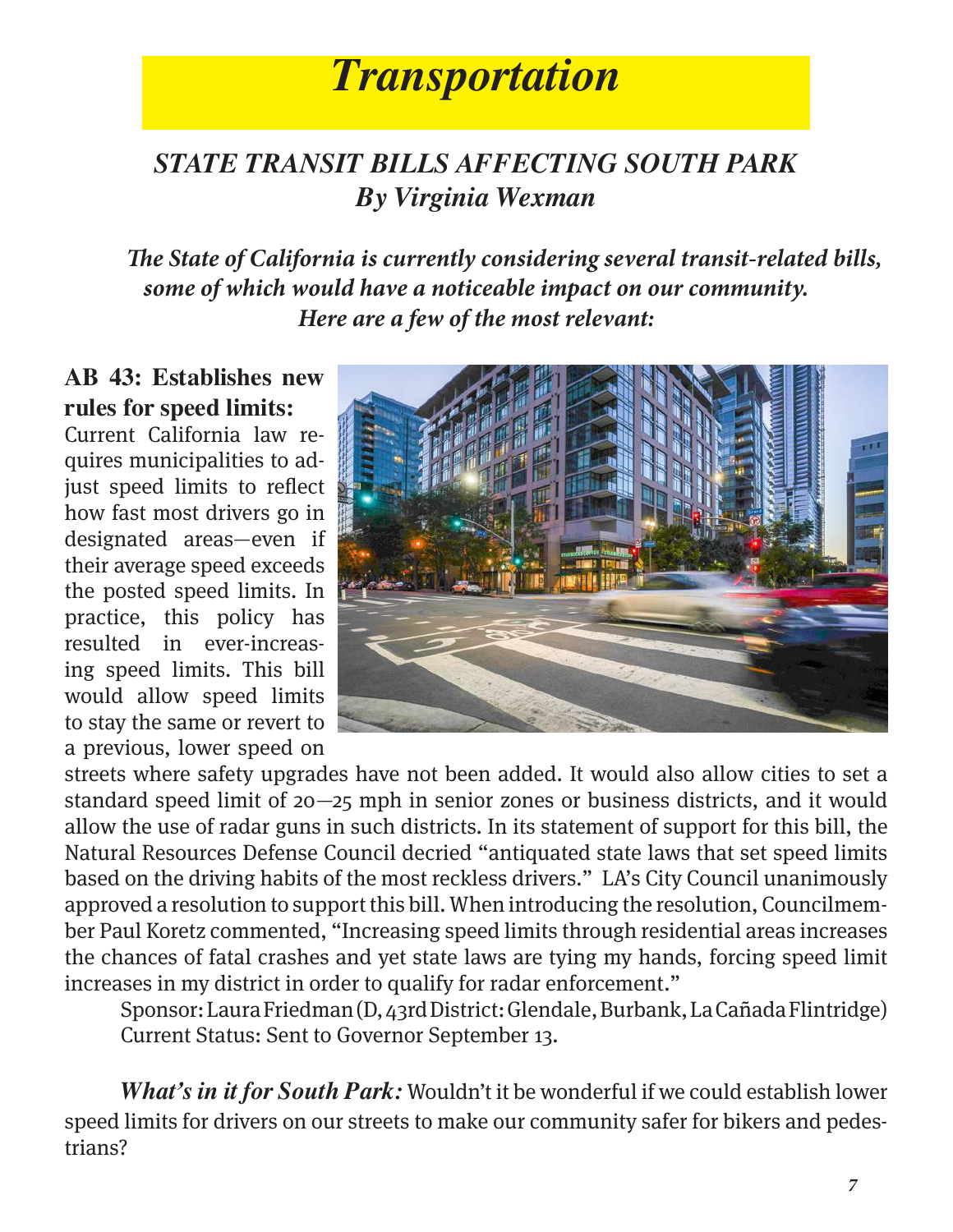**AB 117: Gives rebates for electric bikes:** To get more Californians out of their cars, the legislature proposes giving a rebate to people who buy electric bikes. The California Bicycle Coalition's letter of support for this bill states, "E-bikes make it easy to travel farther, faster, and over more challenging terrain than a regular bike. Studies of North American e-bike users show that up to 75% of e-bike trips replace car trips."

Sponsor: Tasha Boerner Horvath (D, 76th District: northern San Diego County) Current Status: In committee.

*What's in it for South Park:* This law would encourage South Parkers to purchase electric bikes and make more use of our many protected bike lanes.

**AB 122: Eliminates some mandatory bike stops:** This law would enable bikers to treat stop signs as yield signs, allowing them to maintain momentum if no pedestrians are nearby.

Sponsors: Philip Ting (D, 19th District: western San Francisco and northwestern San Mateo County), Laura Friedman, and Tasha Boerner Horvath

Current Status: Sent to Governor Sept 13.

*What's in it for South Park:* This law would help our bikers to stay safer by minimizing the balancing challenges associated with stopping and starting.

**AB 550: Creates a pilot program for speed camera systems:** Speed camera systems use radar or laser technology to snap a photo of cars exceeding the speed limit. This bill would direct the state's transportation agency to develop guidelines for speed camera pilot programs so local cities could launch their own versions. Such programs would be run by local transportation agencies, not police. David Chiu, the bill's sponsor, states that such a policy will allow local cities to "use proven safety tools and end senseless deaths. At a certain point, we have to say enough is enough." In her statement of support LADOT Director Seleta Reynolds commented, "Excessive speeding takes so much from our communities—and this deadly trend has only worsened during the pandemic. Automated Speed Enforcement is a proven street safety tool that has reduced traffic deaths and injuries by 70% in other cities. With this bill, we can allow cities to develop thoughtful programs to deploy this technology equitably while protecting individual privacy."

Sponsor: David Chiu (D, 17th District: East San Francisco) Current Status: In committee.

*What's in it for South Park:* Our community would be far safer if more drivers slowed down.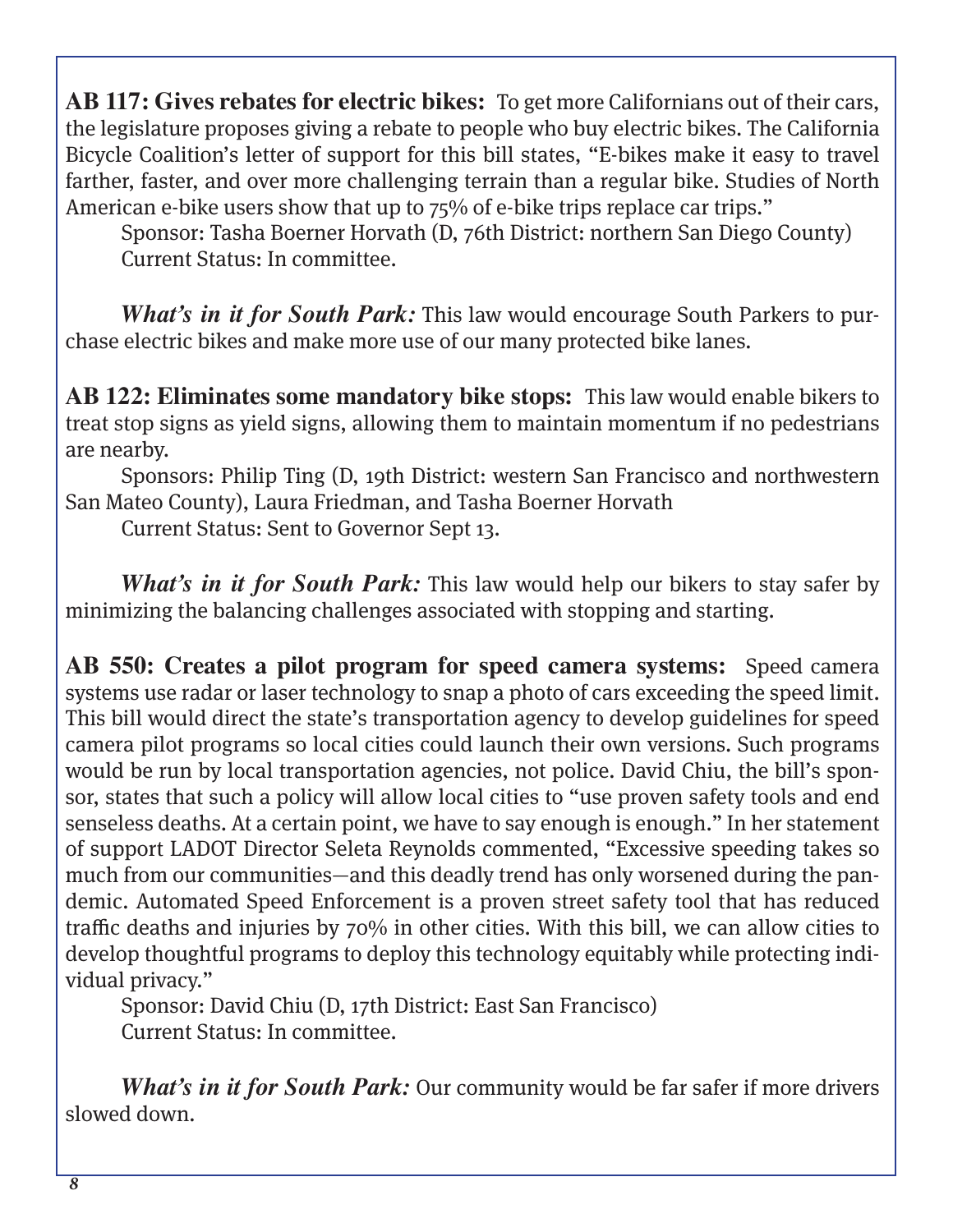**AB 773: Slow streets:** According to the Natural Resources Defense Council, during the pandemic Los Angeles received 175 applications from neighborhoods that wanted signs and barricades installed to slow drivers and make certain streets local traffic only. AB 773, would build on the public support for such slow streets and make these programs permanent by officially lowering speed limits on designated streets and installing permanent signs that would limit them to local traffic only.

Sponsor: Adrin Nazarian (D, 46th District: central-southern San Fernando Valley) Current Status: Sent to Governor September 13.

*What's in it for South Park:* We could hope to piggyback on this legislation to lobby for more stop signs on our streets, especially Grand and Olive, which connects with the #10 freeway.

**AB 917: Permits video cameras on bus lanes:** This law enables cameras to get the license plate numbers of drivers who park in bus lanes so that these scofflaws can be ticketed. Such a policy already exists in San Francisco and Alameda County.

Sponsor: Richard Bloom (D 50th District: West Los Angeles, Beverly Hills, Agoura Hills, Malibu, Topanga, Pacific Palisades, Bel Air, Brentwood, Santa Monica, Beverly Hills, West Hollywood, Hancock Park, and Hollywood)

Current Status: Sent to Governor September 13.

*What's in it for South Park:* This law promises to punish drivers who casually park wherever they like on our roadways—a particular benefit to us given that dedicated bus lanes are due to be installed on Grand and Olive.

**AB 1147: incentivizes active transit:** The block grant program in AB 1147 supports two kinds of planning and infrastructure efforts. One is inspired by the idea of a 15-minute city. A 15-minute city is a place where practically everything people need is accessible by a 15-minute bike ride or walk. The bill's grant program for 15-minute cities could provide funding for CalBike's proposed bikeway network grant program. The program would provide substantial funding to communities willing to design safe bikeways that offer continuous connections to key destinations. The other provision in the bill is a program to fund the development of bicycle highways. A bicycle highway is a limited access, fast-moving, separated route for bikes only. The California Bicycle Coalition calls this bill "a truly innovative piece of legislation that could open the door to more livable communities, more humane commutes, and stronger neighborhoods."

Sponsor: Laura Friedman

Current Status: Sent to the Governor September 10.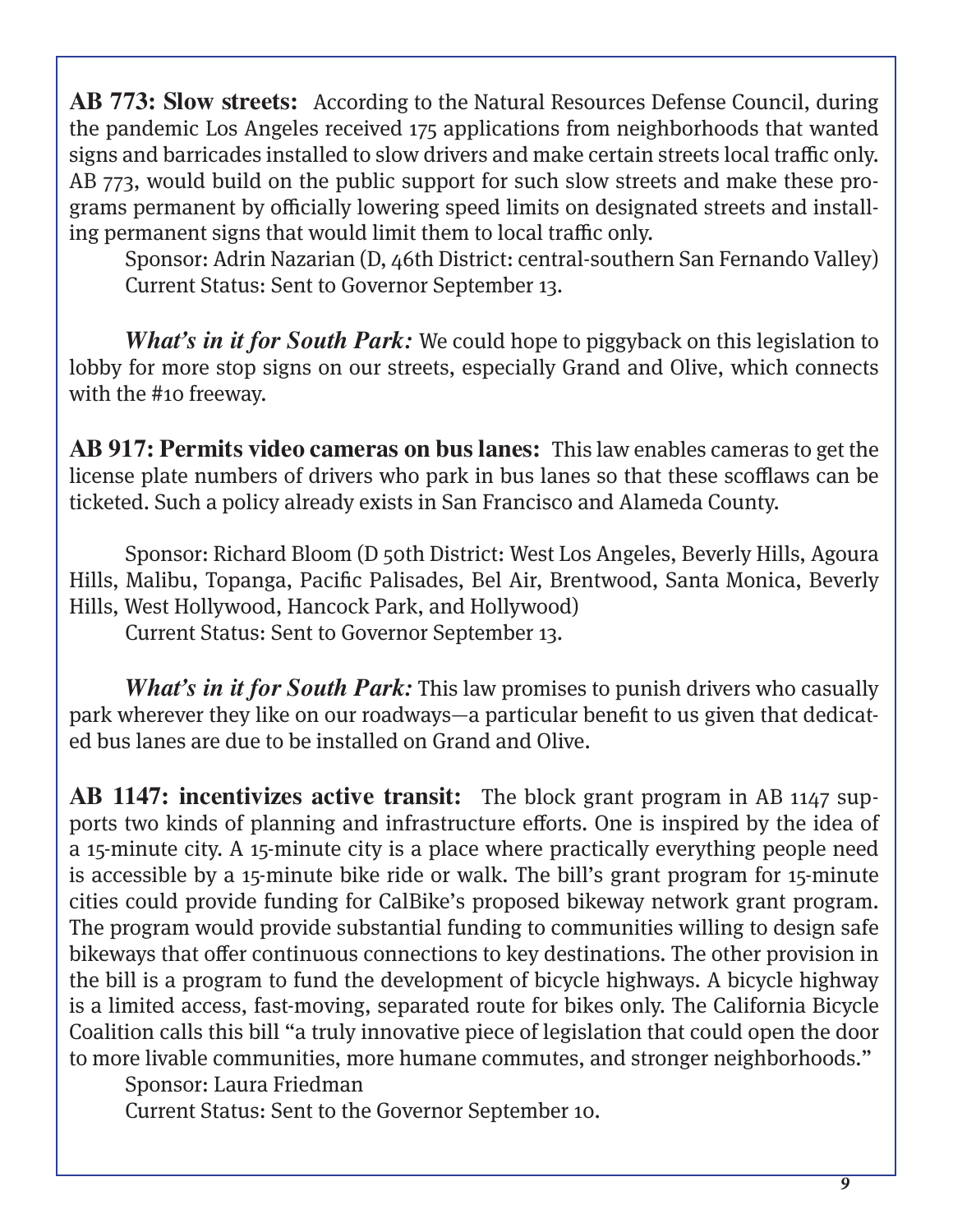*What's in it for South Park:* South Park fits the definition of a 15-minute city, and its utopian qualities would be further enhanced by improving and adding to our existing bike lanes, which this bill could incentivize.

**AB 1238: Decriminalizes jaywalking:** Known as the Freedom to Walk Act, this law gives pedestrians the right to decide for themselves where and when to walk, whether in mid-block or against the light. In its editorial supporting this bill, the Los Angeles Times states, "California's jaywalking law ignores the reality on the ground, which is that the vast majority of our streets were designed to move cars quickly, not to allow convenient, safe walking." The California Bicycle Coalition adds, "If a police officer cites you for crossing the road outside a designated crosswalk, you may face a fine as high as \$250. That number can get higher as additional violations are added. This jaywalking fine is higher than most parking tickets and some common traffic citations. A jaywalking ticket may also cost you \$1,000+ in insurance hikes and penalties."

Sponsor: Philip Ting

Current Status: Sent to Governor September 13.

*What's in it for South Park:* There is probably no more walkable neighborhood in LA than South Park, and this law will make our community even more pedestrian friendly.

**AB 1401: Eases parking requirements:** This bill would prohibit a local government from imposing a minimum automobile parking requirement on developers of new buildings that are close to public transit. In its letter of support, the League of Women Voters of California states, "In addition to lowering the cost of development, this bill incentivizes the residents of buildings near transit to abandon car ownership in favor of more climate-friendly transit options."

Current Status: Held in committee as of August 16. Sponsor: Laura Friedman

*What's in it for South Park:* As more new developments opt out of on-site parking, we could see a reduction in a major feature of what is sometimes called "hostile architecture" - parking garages in residential buildings that front on our streets, making them less pedestrian-friendly. We could also see an increase in alternative modes of transit as new residents of such buildings embrace the benefits of a more convenient, money-saving and environmentally sustainable car-free lifestyle.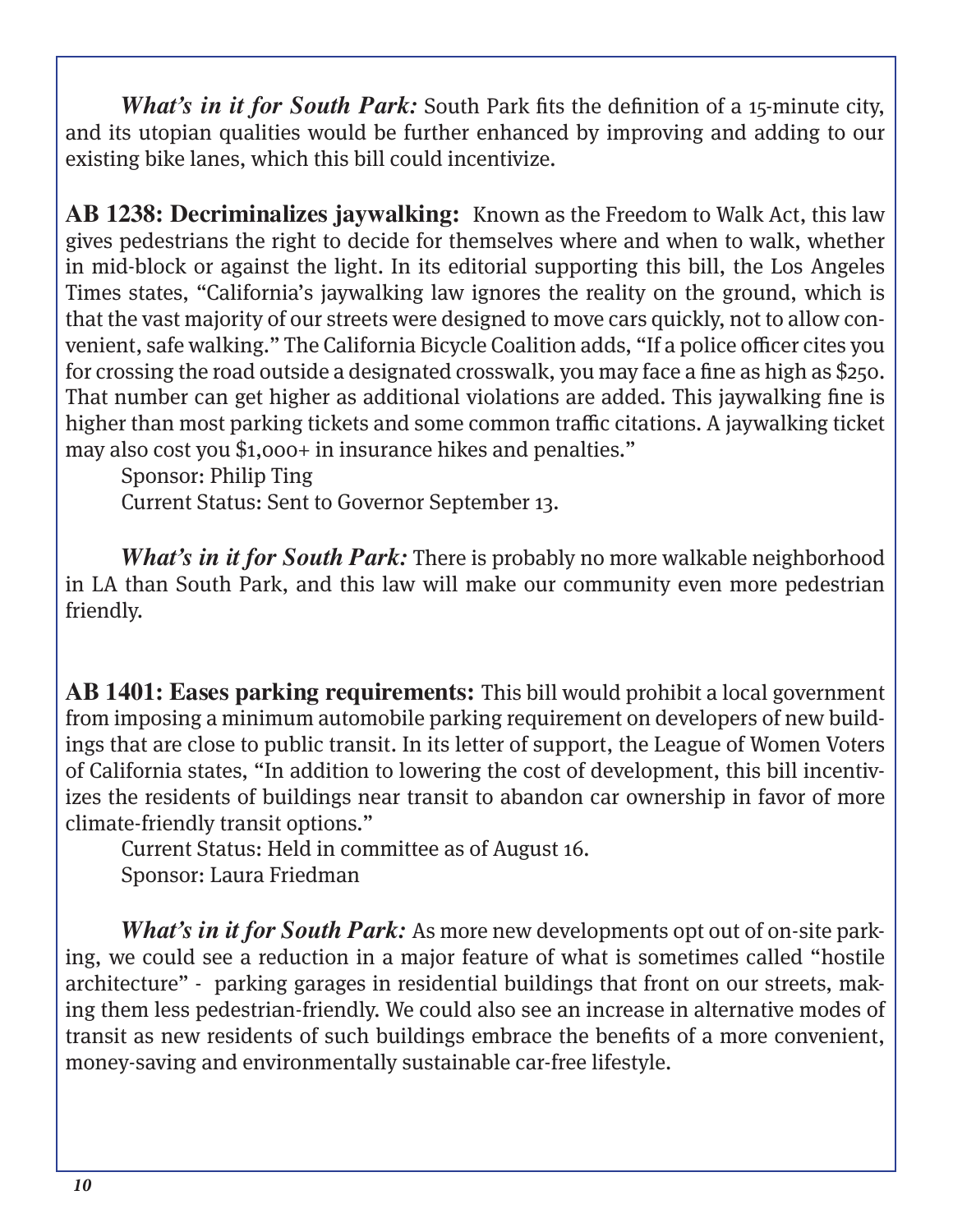### *GOINGS ON AND ABOUT SOUTH PARK..*

### *SOUTH PARK NEIGHBORHOOD COMMITTEE TO BEGIN SOCIAL MEDIA PRESENCE By Marty Goldberg*

The South Park Neighborhood Committee is launching a Facebook page that will showcase the monthly newsletter. In addition, it will be an opportunity for South Park residents to communicate and interact with each other in a positive manner on topics that are important to those living in the South Park neighborhood.

If you would like to join the South Park Neighborhood Facebook group, go to:

https://www.facebook.com/groups/891916095036454 Or email us at: Southparkneighborhoodcommittee@gmail.com.

The South Park Neighborhood Committee is also in the process of enhancing the structure of the group by forming an ad hoc committee. The ad hoc committee will be tasked to help transition the group to include open committee meetings, establish a board of directors, and establish local activities. Please contact us if you or if you know someone who would like to join the ad hoc committee.

## PLEASE NOTE:

Join your neighbors and the LAPD Central Division Officers at Starbucks on 11th & Grand, on Oct 20th from 11:00 AM - 1:00 PM to connect over coffee and a causal conversation about issues that matter most to you in your community.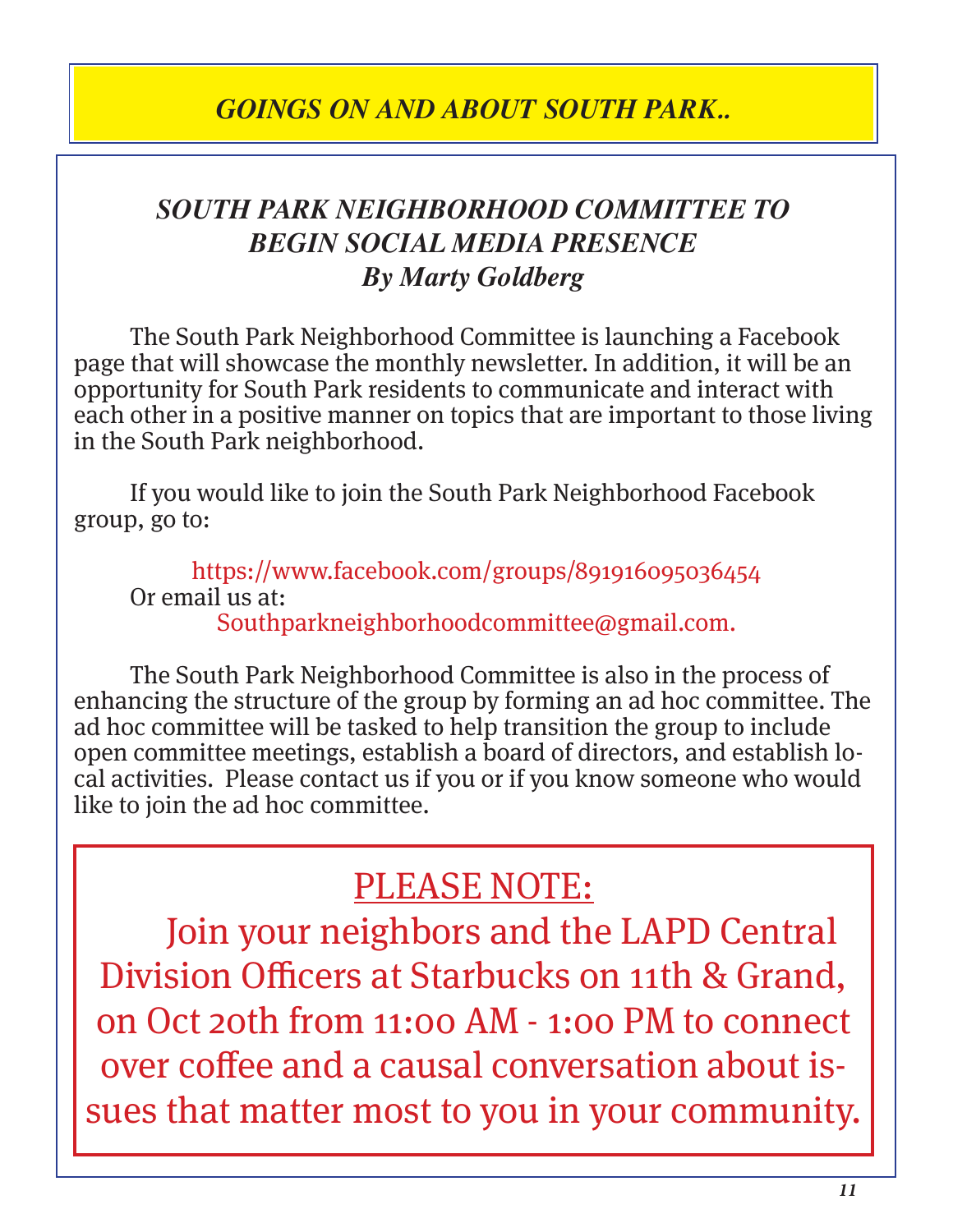## *South Park Scene*



### *THROW CLAY LA HAS A VIBE By Marty Goldberg*

Many times, I have walked past Throw Clay LA pottery studio at 1006 South Olive Street, south of Olympic Boulevard. Looking through the large, open-air bay windows I saw rows of wood tables with people seated, socially distanced, smiling, and working intently on creating bowls, planters, cups, vases, and other art forms. I could feel the vibe from the street.

Recently, I had the pleasure to meet and have a one-on-one with its owner and founder, John Prescott. John was raised in Oregon, but his pursuit of acting (he was in live theatre, film, and TV shows) took him to Boston, New York, and ultimately to Los Angeles in 2012. While in L.A. a friend took him to a one-time wheel pottery class, and John loved it. He became a member near his home in Echo Park. He started teaching classes. He was good at it and enjoyed it. Some friends inspired him to open his own shop. He recognized the growth in DTLA and chose South Park since the closest pottery studio was in the Arts District. John had found lots of places to eat, drink, and workout in South Park, but not too many other things being offered. So, he opened Throw Clay LA in January 2020.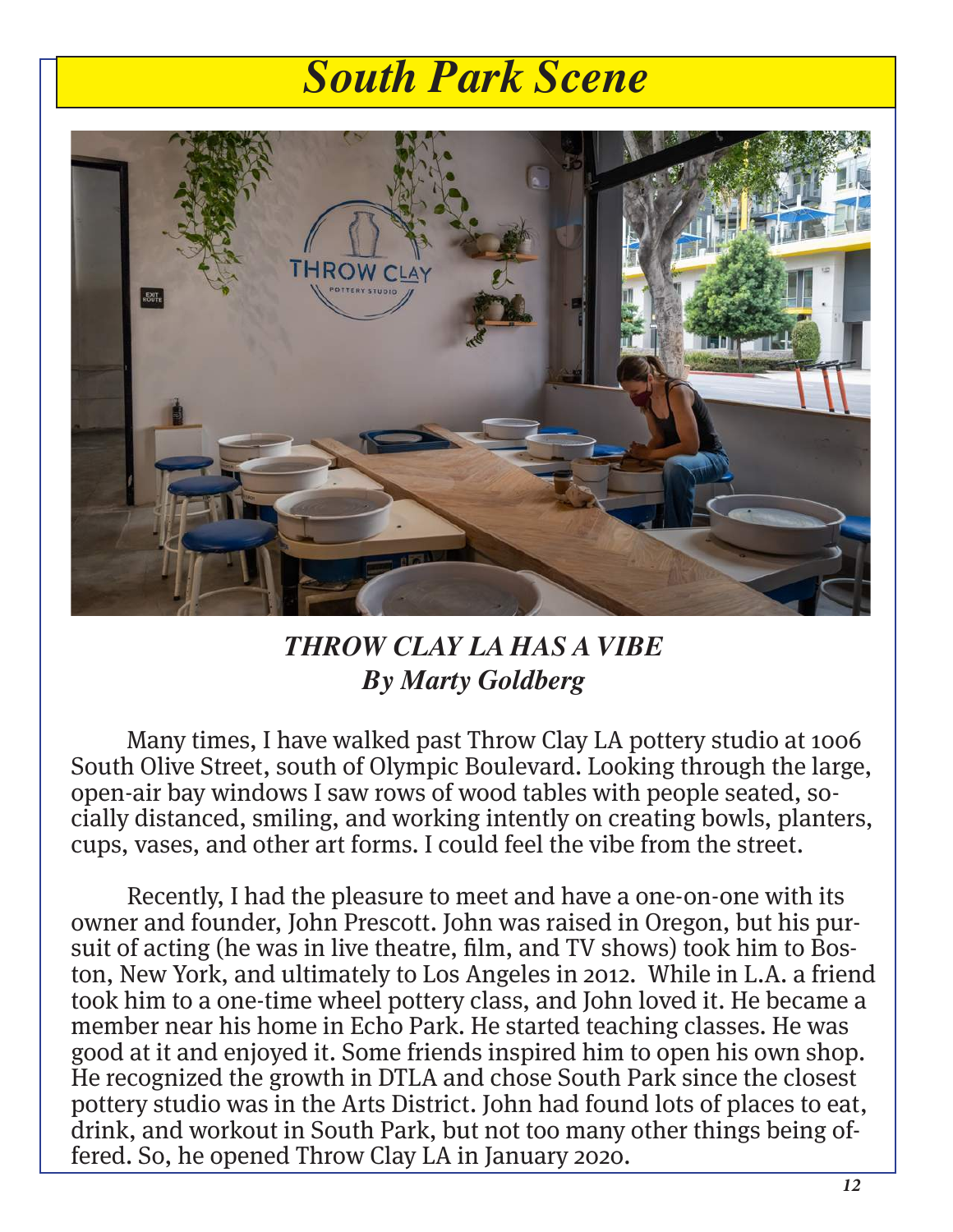Throw Clay, continued

He was challenged during parts of the pandemic, but other than  $2\frac{1}{2}$ months, he was able to remain open. While closed he rented out his pottery wheel to help pay rent. John was the only teacher of the 6 weekly classes. Now things are booming. There are 14 classes a week taught by 6 different teachers. John continues to teach 2 classes. He commented, "we are really good at teaching beginners." They offer a one-time wheel class (maximum 8 people per class), and a 4-week class (changing to a 6-week pottery course starting in November) to experience the entire basic pottery process. Some classes offered work with the pottery wheel, and some are hand-building (basically everything other than using the wheel, such as slab roller, coils, press mold, etc.). Throw Clay LA offers a private event every week for up to 20 people. A limited number of memberships are available for experienced potters with access to the studio during open hours. The studio is open every day at 10:00 am and closes at 10:00 pm during the week and 7:00 pm on weekends.

Throw Clay LA has attracted a diverse group of South Park neighbors who enjoy and highly rate this wonderful activity. John proudly acknowledges that the studio is currently at maximum capacity for the number of weekly classes offered, and he is considering expansion of the studio space or possibly opening a new location.

I have not worked with moldable clay since high school (a long time ago). After speaking with John and feeling the vibe in the studio, I am excited to feel the wet clay take form in my hands as I signed up online for a one-time Wheel Class. Let's see where it goes from there. To further prepare me, John in his gentle, soft-spoken way offered me the same tip of encouragement he gives to other first timers ready to embark on a fun, productive, social event. "Use your entire body to stabilize your hands. Don't look at the clay. Hands to remain calm."

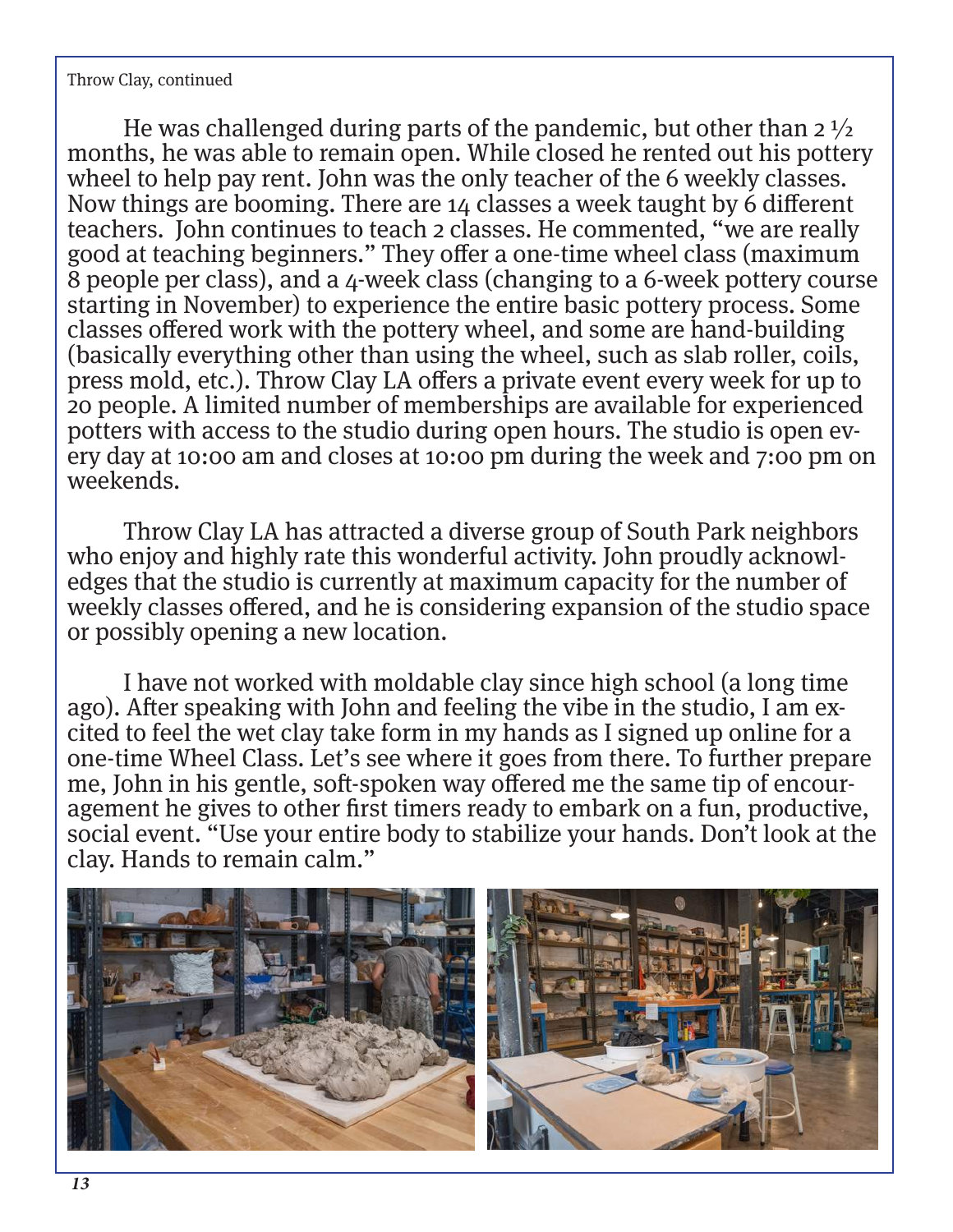## *Community Feedback*

Dear Marty:

I would like you to include in the upcoming issue this information about two important Calbike's initiatives that may affect the DTLA community and beyond. Both bills are getting to the governor's desk to sign soon. If by the time the next issue goes out he has not yet signed them, your support will be critical.

The first one is to express your support to allow lower speed limits: (AB 43, Friedman) https://leginfo.legislature.ca.gov/faces/billNavClient. xhtml?bill\_id=202120220AB43

The 85th percentile rule (https://www.calbike.org/assemblymemberfriedman-tweaks-speed-limit-laws-to-save-lives/) forces communities to let people who drive too fast set speed limits on most California streets. While it doesn't eliminate the 85th percentile rule,  $AB$  43 gives communities more flexibility to lower speed limits in high-injury corridors. Add your name https://www.calbike.org/yes-on-ab-43-lower-speed-limits/ to show your support for this bill.

The Second one is Regional Transportation Planning Reform (AB 1147, Friedman). https://leginfo.legislature.ca.gov/faces/billTextClient.xhtml? bill\_id=202120220AB1147 One of the most exciting bills in this legislative session, AB 1147, came in a plain brown wrapper. Assemblymember Friedman's visionary bill will change the priorities in regional transportation planning documents. Among the priorities AB 1147 would enshrine into law is creating bicycle highways and 15-minute neighborhoods https://www. calbike.org/15-minute-city-and-bicycle-highways-in-california-ab-1147/. Calbike hopes the governor recognizes the value of this measure for combating climate change and creating livable communities.

This information taken from the Calbike's news https://www.calbike.org Thanks for your support!

Best, Andre Lukin, Ten50